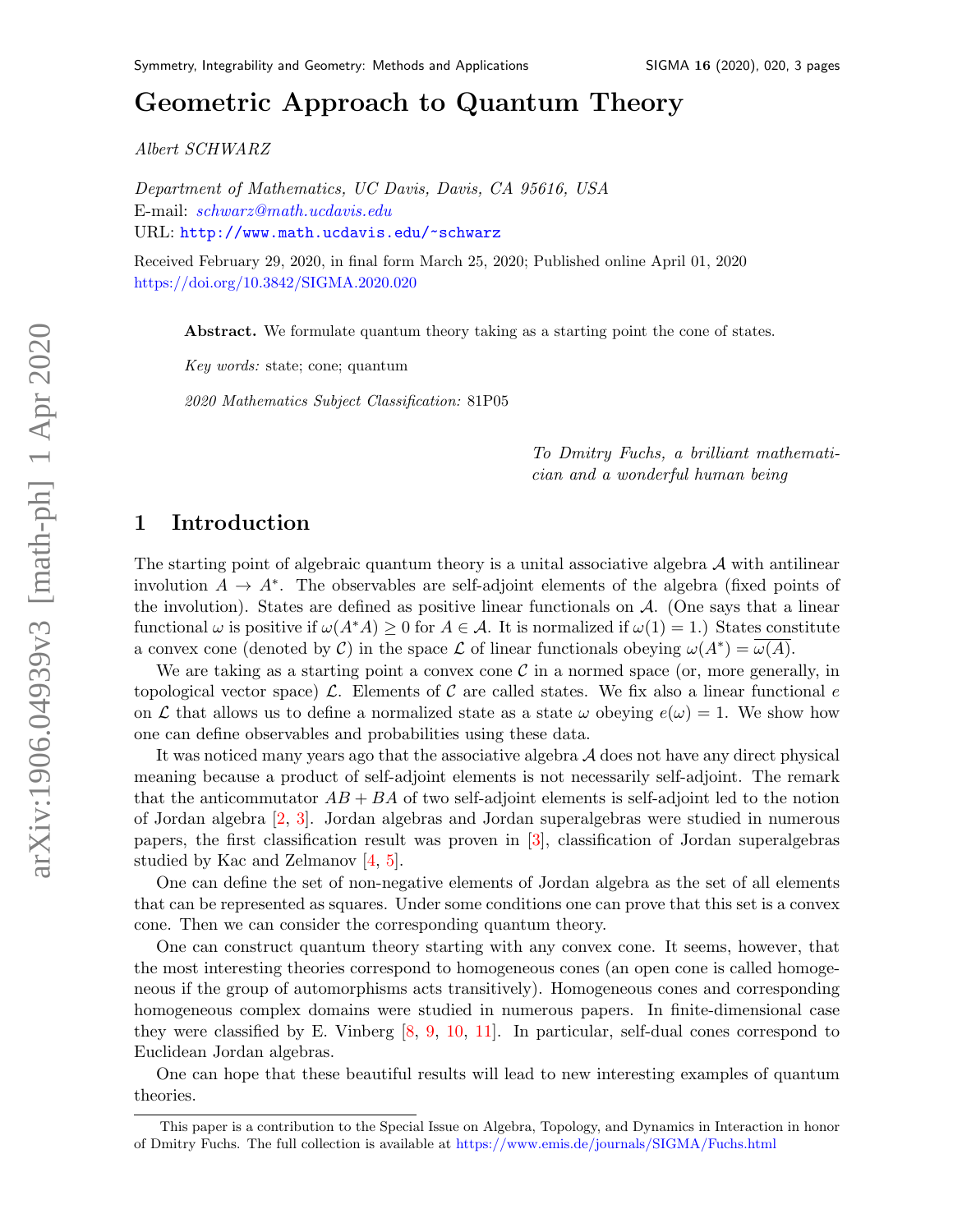The probabilities in conventional formulation of quantum mechanics can be derived from decoherence; see, for example [\[7\]](#page-2-8). In this geometric approach we introduce the probabilities axiomatically, however, one can apply the considerations of [\[7\]](#page-2-8) to derive them from first principles (at least for integrals of motion). (In our approach the prescription for calculation of probabilities was first derived from decoherence and later axiomatized.)

In the follow up paper we introduce the notion of particle and develop scattering theory in geometric approach generalizing the results of  $[6]$ . We apply this generalization to formulate the scattering theory in terms of Jordan algebras. One can hope that working in terms of Jordan algebras one can get a deeper understanding of superstring. (A partially successful attempt to relate the exceptional Jordan algebra to superstring was made in [\[1\]](#page-2-10).)

### 2 Quantum theory: states and observables

Let C be a cone in a normed complex vector space  $\mathcal{L}$ . (It is easy to generalize our constructions to the case when  $\mathcal L$  is a topological vector space.) We define a cone as a convex subset such that for every  $\lambda \geq 0$  and  $x \in \mathcal{C}$  we have  $\lambda x \in \mathcal{C}$ . (In other words, the cones we consider are always convex cones.) Equivalently one can say that a cone is a subset of  $\mathcal L$  such that  $\lambda x + \mu y \in \mathcal C$  for  $x, y \in \mathcal{C}, \lambda, \mu \geq 0$ . We assume that the cone C is a closed set and that it can be considered as a closure of open cone.

We fix a linear functional e on  $\mathcal L$  (normalizing functional). We say that a state  $\omega \in \mathcal C$  obeying  $e(\omega) = 1$  is normalized. The set of normalized states will be denoted by  $\mathcal{C}_0$ ; we assume that this set is bounded.

Automorphisms of the cone C are defined as invertible bicontinuous linear operators on  $\mathcal L$ inducing a bijective map of the cone  $\mathcal C$  onto itself. The group of automorphisms will be denoted by Aut. We will be interested first of all in the subgroup of Aut consisting of automorphisms that preserve the normalizing functional  $e$ ; this subgroup will be denoted by  $U$ . It consists of automorphisms of  $C_0$ .

The evolution is specified by a family  $\sigma(t) \in \mathcal{U}$  (a family of automorphisms of  $\mathcal{C}_0$ ). The Hamiltonian  $H(t)$  should be regarded as an infinitesimal automorphism:

$$
i\frac{d\sigma(t)}{dt} = H(t)\sigma(t).
$$

If  $H(t) = H$  does not depend on time we write  $\sigma(t) = e^{-iHt}$ .

More generally a physical quantity A specifies an infinitesimal element of  $\mathcal{U}$  (i.e., it generates a one-parameter group  $\alpha(t)$  of automorphisms of C preserving e.)

We consider a physical quantity as a pair  $(A, a)$  where A is an infinitesimal automorphism and a is a linear functional that is invariant with respect to  $\alpha(t)$ .

In standard formulation a self-adjoint operator  $\tilde{A}$  on Hilbert space  $\mathcal H$  determines an operator  $A$  on density matrices and linear functional  $a$ :

$$
A(K) = \hat{A}K - K\hat{A},
$$
  

$$
a(K) = \text{Tr}\,\hat{A}K.
$$

The group U can be identified with the group of unitary transformations of H acting on density matrices by the formula  $K \to UKU^{-1}$ . The infinitesimal elements of U correspond to self-adjoint operators in H. The family of automorphisms  $\alpha(t)$  is given by the formula

$$
\alpha(t)K = e^{-iAt}K = e^{-i\hat{A}t}Ke^{i\hat{A}t}.
$$